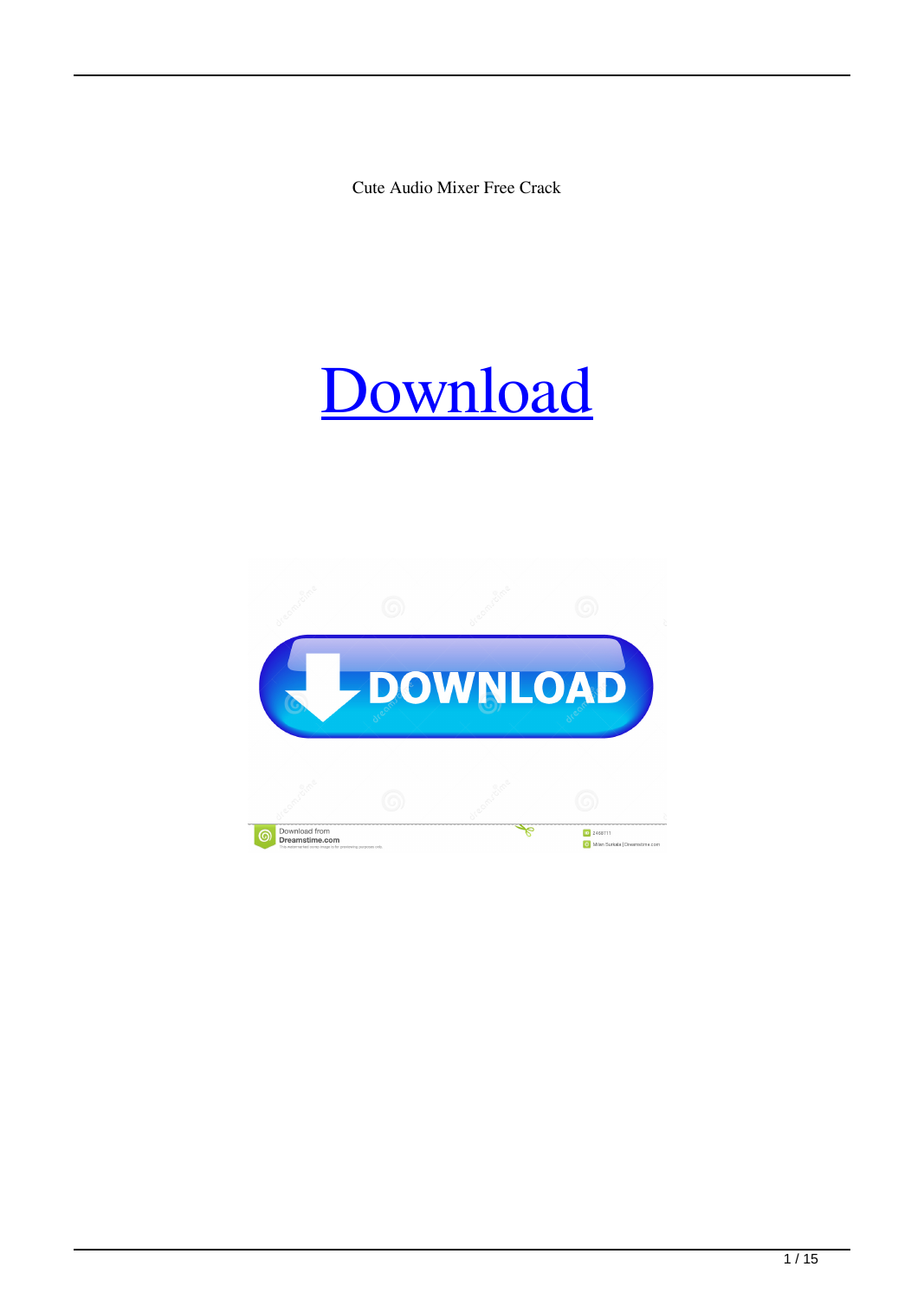Just about everything you watch on the web is accompanied by an audio background. Whether it's just the noise from a recording, or a popular song, it more than sure needs some processing. A lot of tasks might be required, and chances are one is to join multiple files, which is exactly what Cute Audio Mixer Free Full Crack does for you. Simple design gets you quickly up and running Just like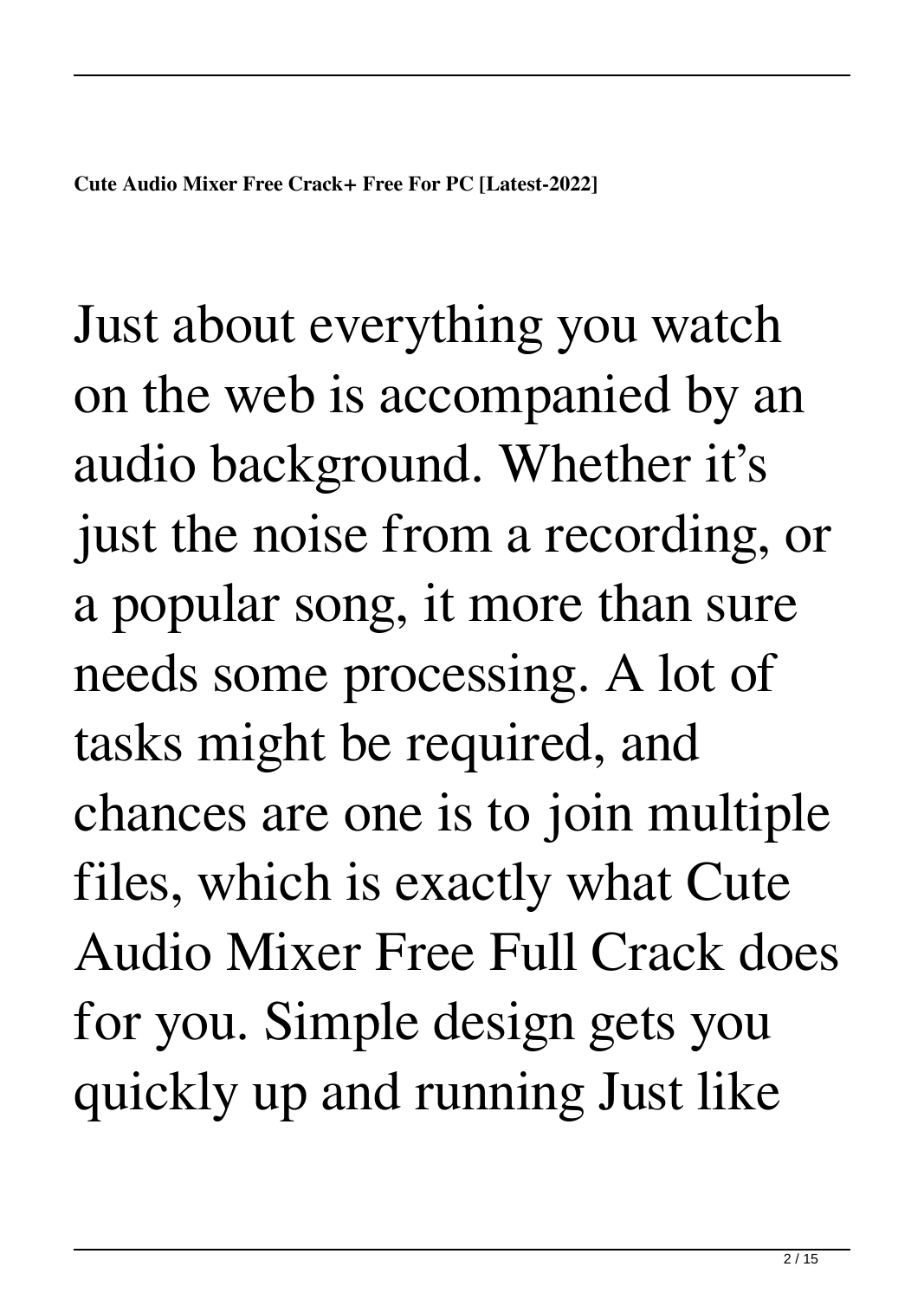## it's the case with most

applications, this one also requires you to go through a setup process so that everything properly works. However, be sure to check every condition you accept, because there are more utilities packed in the bundle and you can end up with a bit more than you asked for. The main window is the first thing you get to see, and we can say that accommodation is pretty easy. Most of the space is used to show the files you want to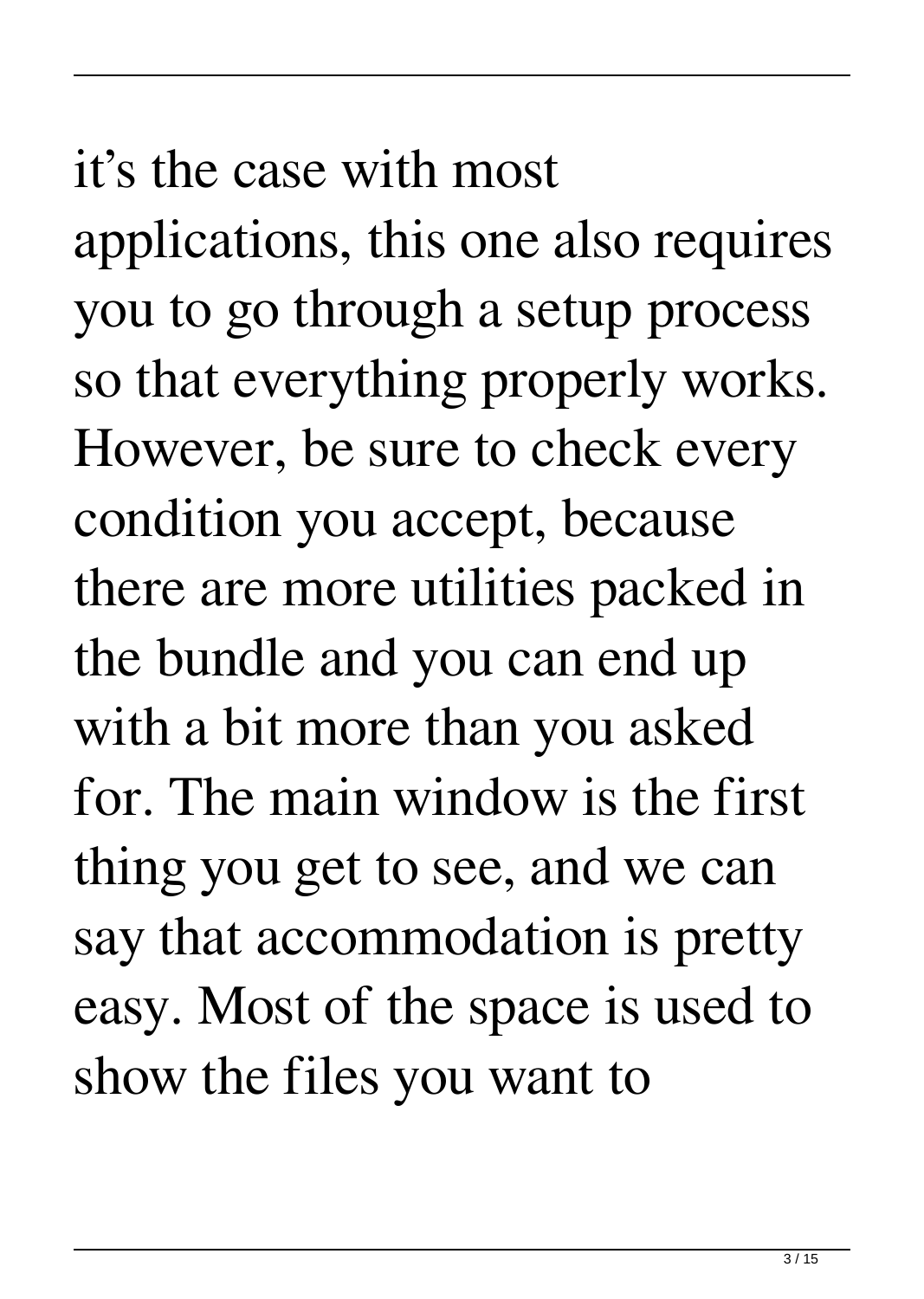combine, but with no other details other than the path. It's not such a bad thing, considering there's no built-in tag editor. Load various different file types As much as you try, you won't be able to load files by dragging them over the main window. It needs to be done through the browse dialog, which lets you select from an impressive array of formats like AVI, MP4, MPG, WMV, MOV, FLV, GIF, VOB, MPV, TX, SWF, MP3, OGG, APE, MKA, and DTS.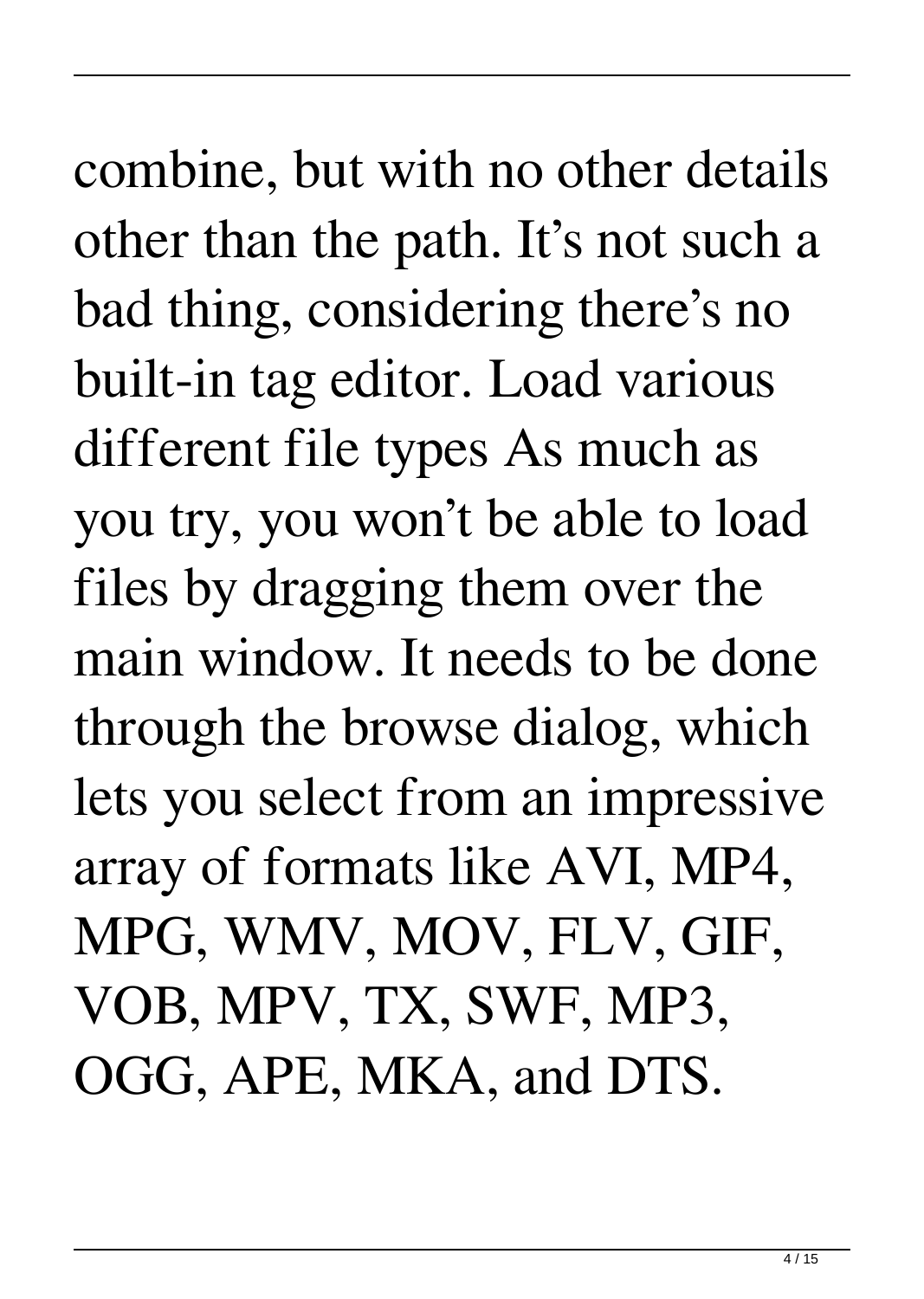Order is manually set by arranging files in the list. You can also trigger playback through the builtin controls, but there's no progress slider. Quality is kept intact and can't be changed, so the source needs to be in good quality as well. You only need to set the destination folder. If output quality settings are of no concern, then you might want to know that there's one major drawback. The application only saves files under the MP3 format, and considering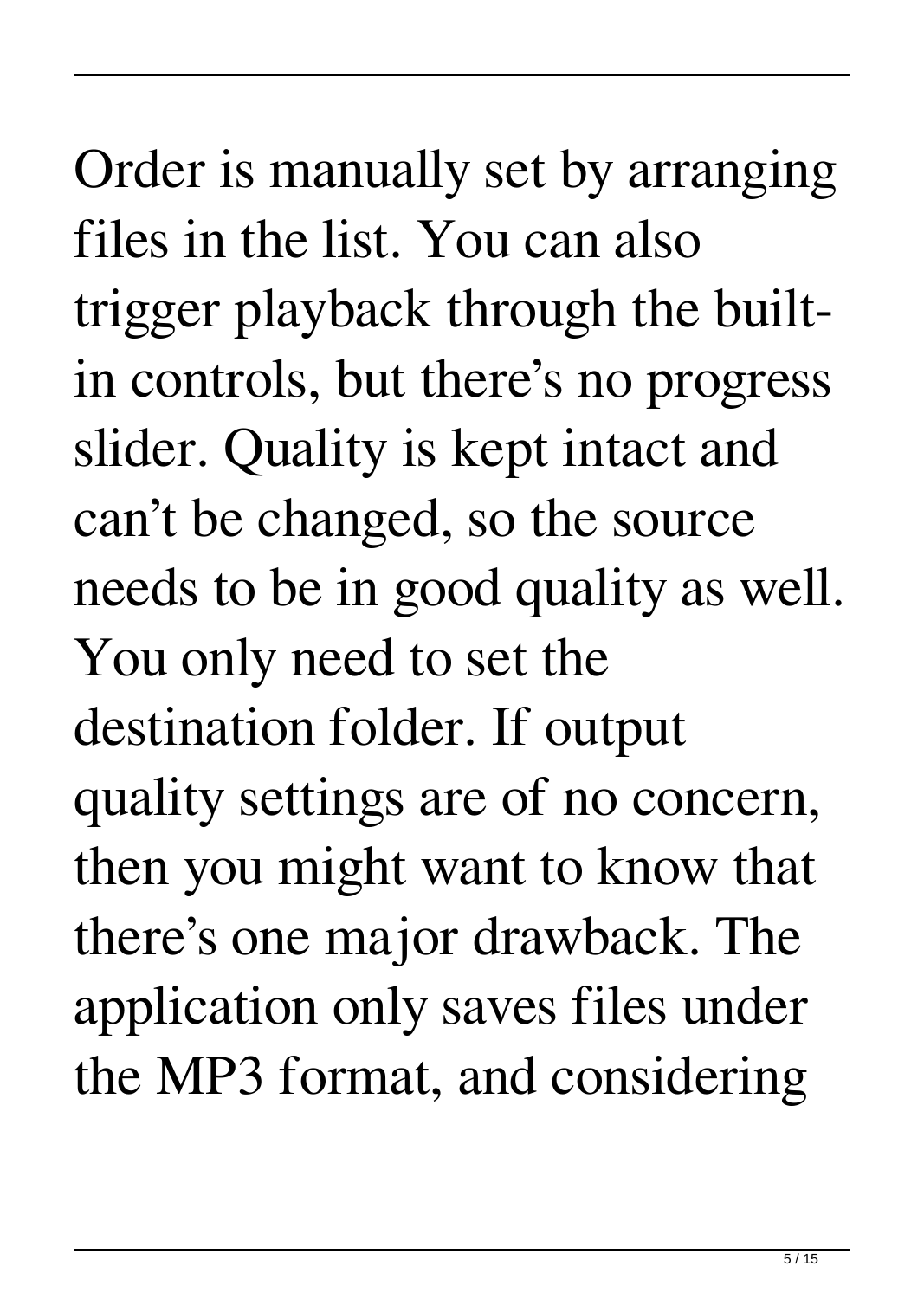the variety of file types it can load, this is rather frustrating. A few last words On an ending note, Cracked Cute Audio Mixer Free With Keygen comes with good intentions and manages to simplify the process of joining more audio files to only a few mouse clicks. The sad part is you have no control whatsoever over the quality of output files, neither in terms of technical details, nor file support, with a big impact on overall practicality.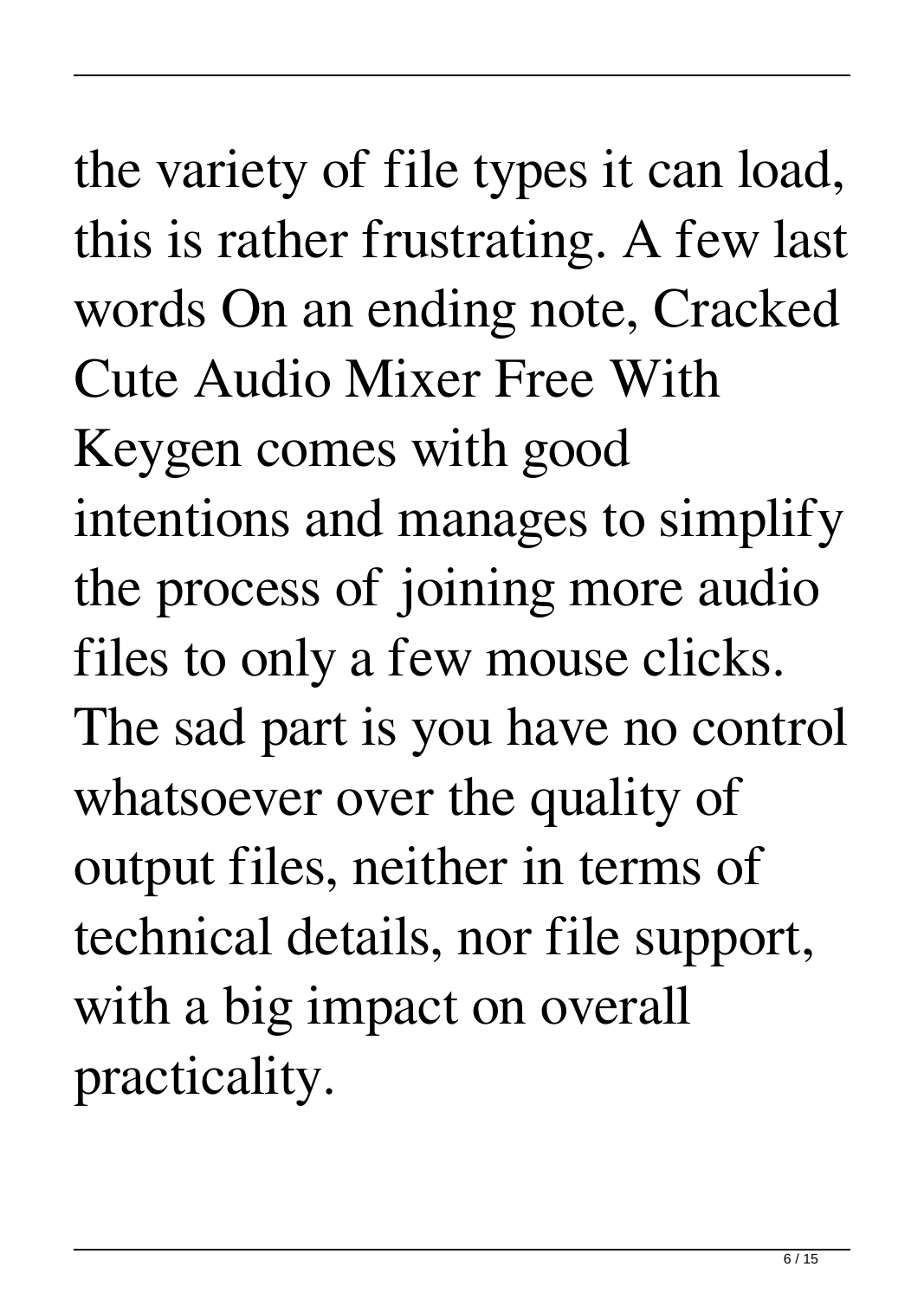**Cute Audio Mixer Free Free Download**

## 81e310abbf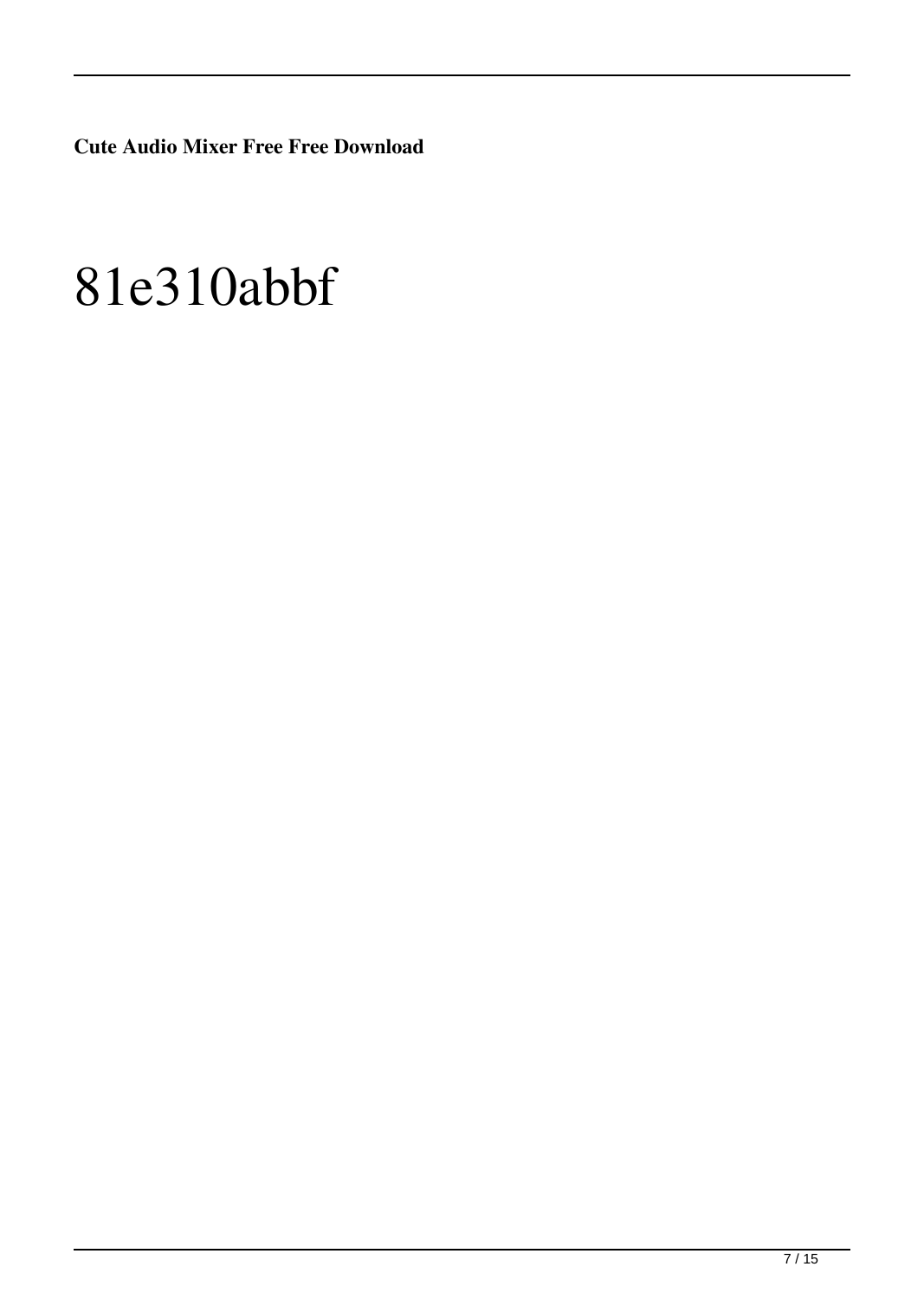**Cute Audio Mixer Free With Keygen [Win/Mac]**

**What's New In Cute Audio Mixer Free?**

Add >>> beat<<<<<to >>>

change<<<<<<tune! Multitrack Splitter is a perfect tool for music lovers and songwriters. How do you think it works? The program takes audio files from a folder or the hard drive and converts them to MP3, MP4, MP3, M4A, AIFF and WAV formats. It can split and merge audio files to have a mono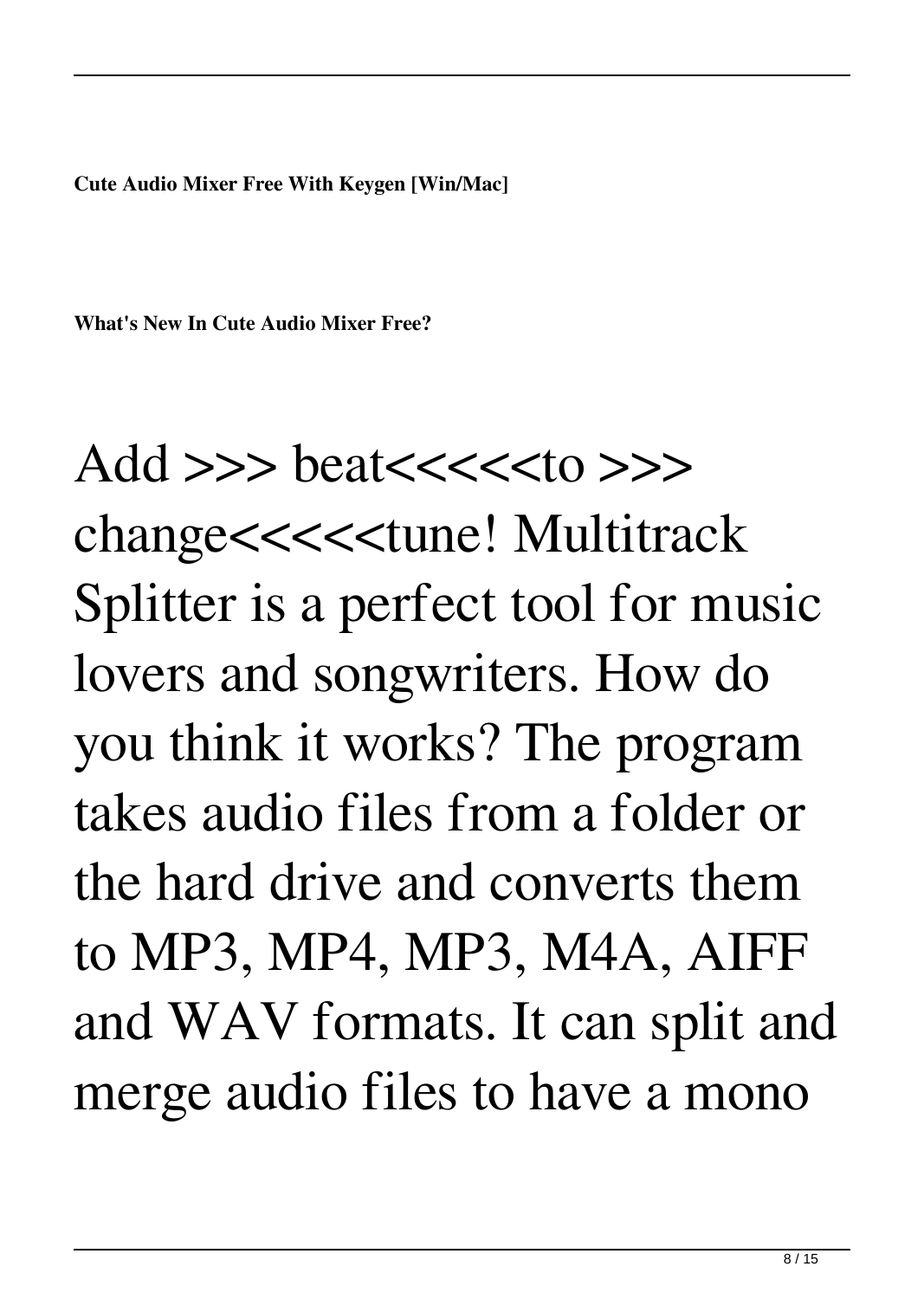or stereo output. It can convert a set of audio files to the same format as the source file and export the results to audio device.. It also supports converting audio from one audio format to another without loosing quality. This great tool is a full featured audio converter. It can create audio files from many different audio formats and save them to many different audio formats. The program can support multiple files of multiple formats. It has lots of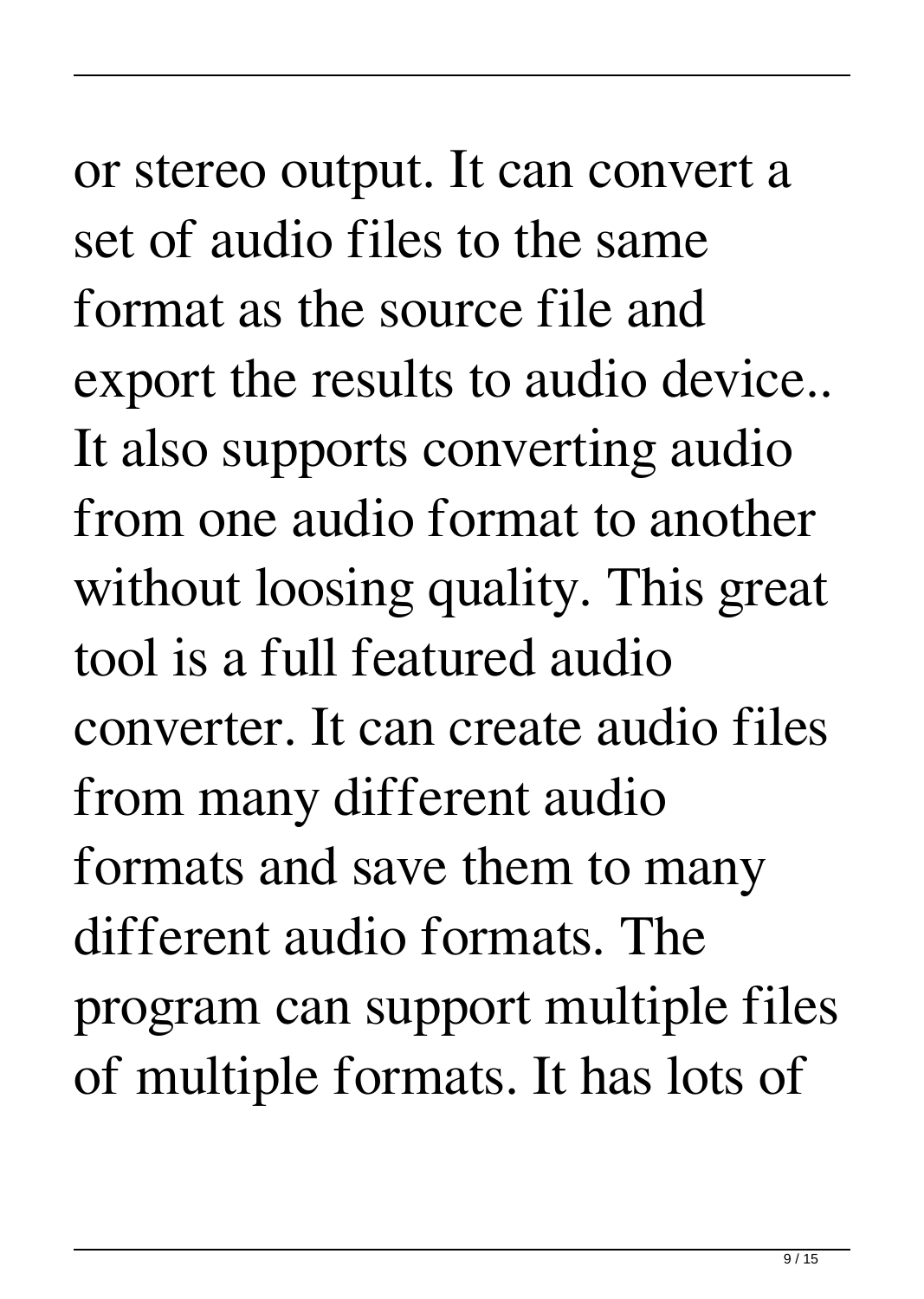editing features which allows you to make the most of your music files. It has a user friendly interface that is easy to understand and easy to use. ...more 7.0 / 11 votes Video Editor Description: Add >>> beat<<<<to >>> change<<<<tune! Multitrack Splitter is a perfect tool for music lovers and songwriters. How do you think it works? The program takes audio files from a folder or the hard drive and converts them to MP3, MP4, MP3, M4A, AIFF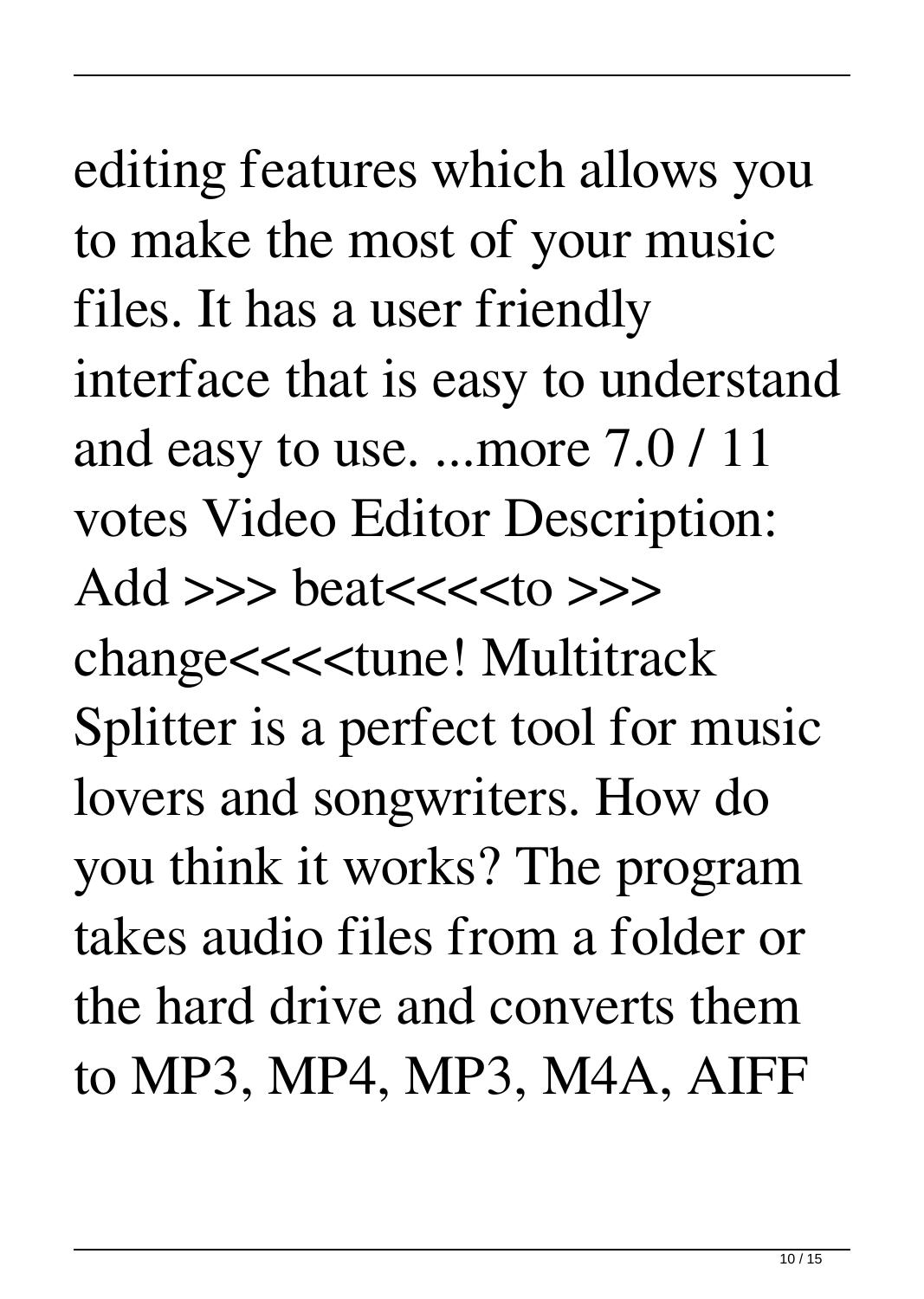and WAV formats. It can split and merge audio files to have a mono or stereo output. It can convert a set of audio files to the same format as the source file and export the results to audio device. It also supports converting audio from one audio format to another without loosing quality. This great tool is a full featured audio converter. It can create audio files from many different audio formats and save them to many different audio formats. The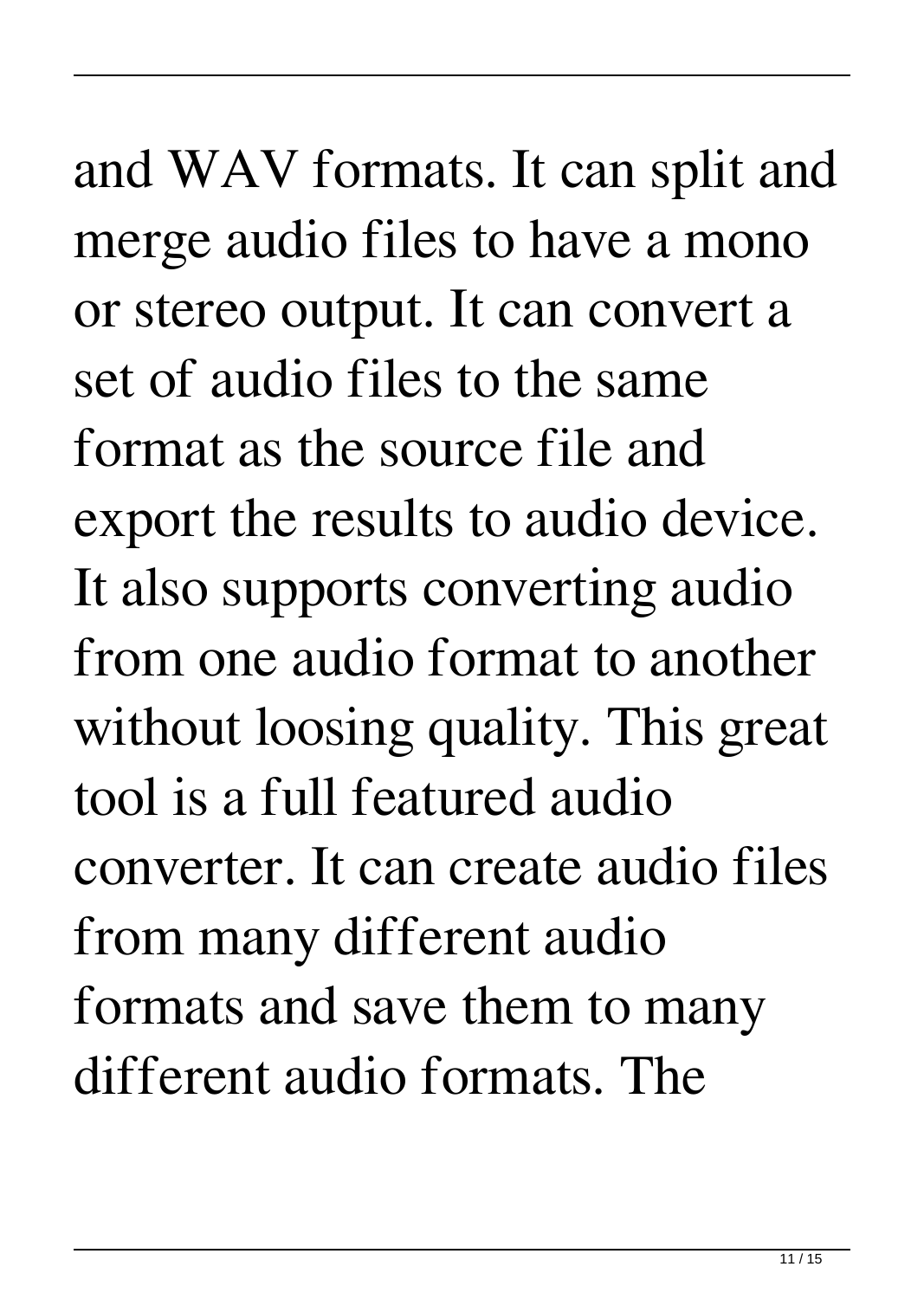program can support multiple files of multiple formats. It has lots of editing features which allows you to make the most of your music files. It has a user friendly interface that is easy to understand and easy to use. It has a user friendly interface that is easy to understand and easy to use. It has a user friendly interface that is easy to understand and easy to use. It has a user friendly interface that is easy to understand and easy to use. It has a user friendly interface that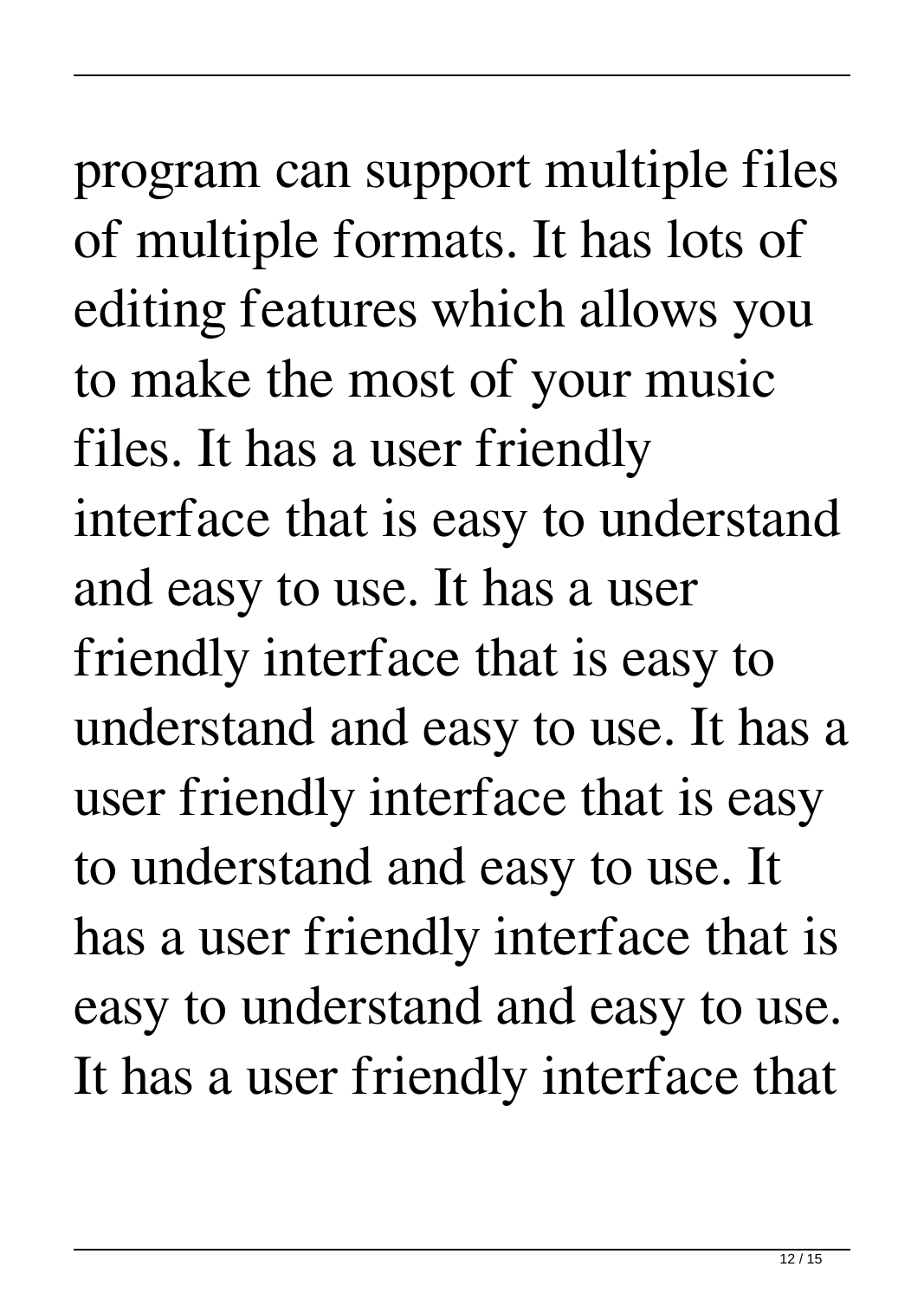is easy to understand and easy to use. It has a user friendly interface that is easy to understand and easy to use. It has a user friendly interface that is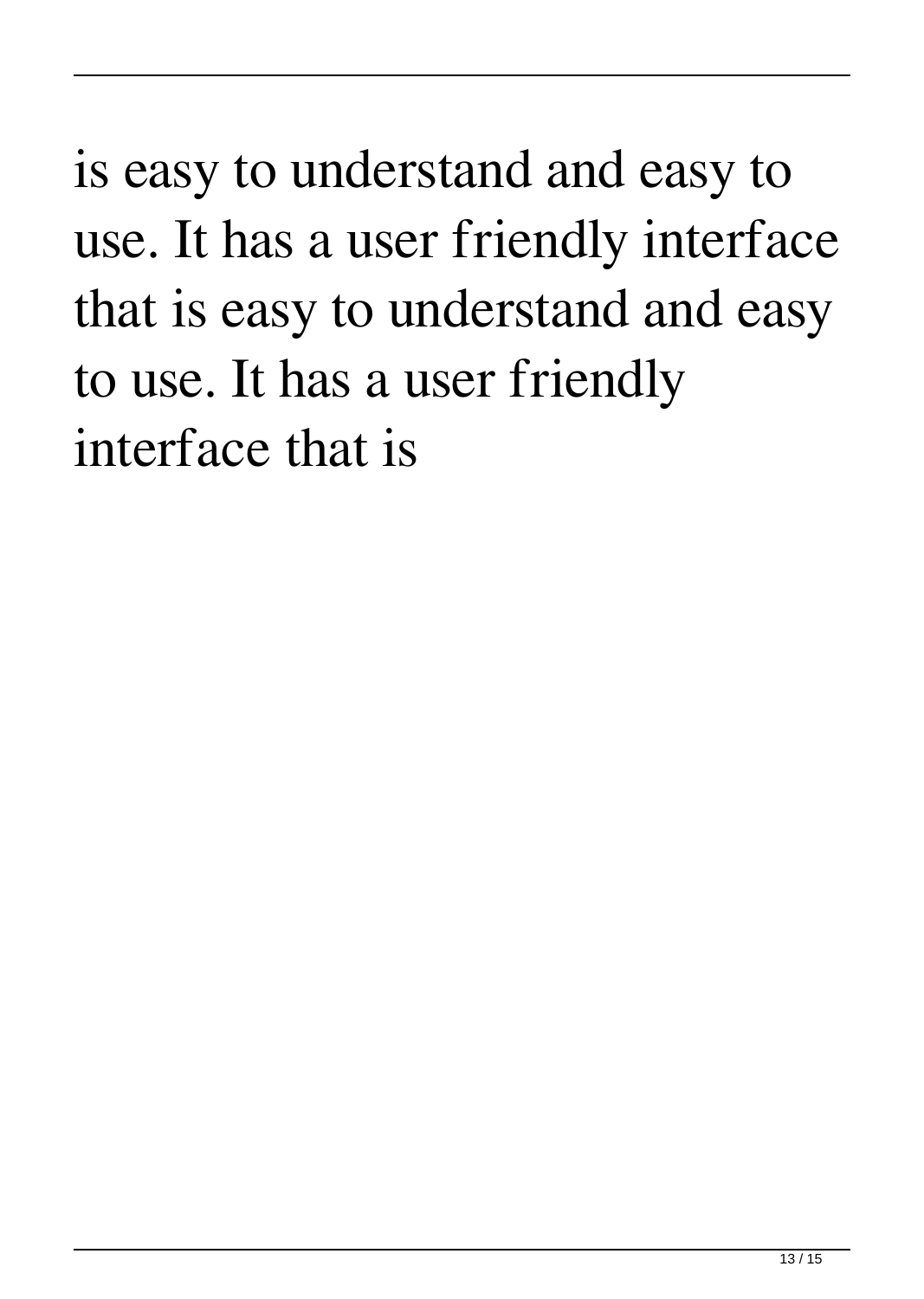Version 2.0 and below require: OS: Windows XP, Windows Vista, Windows 7 and Windows 8, Windows 10 Processor: Dual core with 4.0 GB RAM recommended Hard disk space: 4 GB recommended DirectX: 9.0, 10.0, 11.0 or 11.1 (32 bit), 11.2 or 11.3 (64 bit) Version 3.0 and above: OS: Windows 10, Windows 7, Windows 8 and Windows Vista Processor: Intel Core i